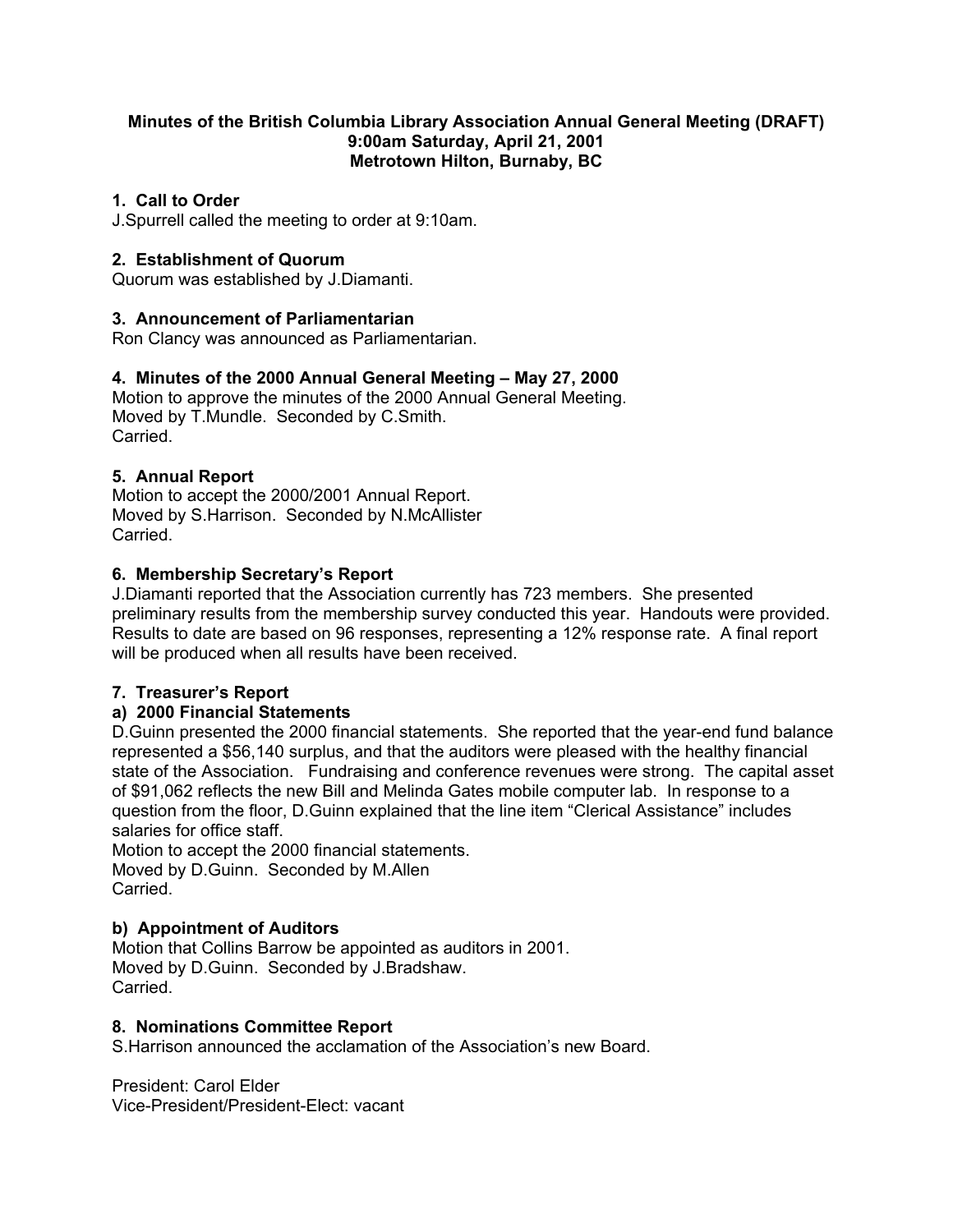Past President: Julie Spurrell Treasurer: Neil McAllister Assistant Treasurer: Ada Con Membership Secretary: Sandra Singh 2-year Director (conference): Carole Compton-Smith 2-year Director (CE): Melanie Houlden 1-year Director: to be appointed YAACS Chair: Lysanne Fox ALPS Chair: David Kisly Recording Secretary: to be appointed Reporter Liaison (ex officio): Ted Benson LSB Liaison (ex officio): Jim Looney

S.Harrison read section 6.12 from the Association by-laws pertaining to the appointment of positions not elected at the AGM, and noted that nominations are not accepted from the floor. As the Vice-President/President-Elect will be appointed this year, rather than elected, this position will come before the AGM for confirmation next year, rather than moving automatically into the President role.

Motion to accept the new Board by acclamation. Moved by C.Elder. Seconded by N.McAllister. Carried.

#### **9. Resolutions Committee Report**

One resolution was presented by J.Bradshaw.

The resolution, concerning the Free Trade Area of the Americas, was brought forward by Brian Campbell and distributed at the meeting in print.

Motion to amend the final paragraph as follows:

"And Be It Further Resolved that BCLA write to all BC Library Boards and Directors encouraging them to make informing the public about these international trade agreements and their implications an information access priority." Amendment moved by S.Roberts. Seconded by J.Bradshaw **Carried** 

Moved (entire resolution as amended) by B.Campbell. Seconded by N.Hannum. Carried

#### **10. Other Business**

none

## **11. President's Report**

J.Spurrell reported on a successful year for the Association. During the year, longtime Office Assistant Trish Fraser resigned, and was replaced by Shelley Smolka. BCLA co-sponsored a successful reception at the Union of BC Municipalities conference in conjunction with the BC Library Trustees Association and the Association of BC Public Library Directors. The Association has also worked hard this year to create advocacy tools such as the advocacy toolkit website and the advocacy listserv. BCLA's relationship with the Red Cedar Awards was cemented this year with BCLA's Executive Director and the YACCS Chair now serving on the Red Cedar Board, and the BCLA office providing administrative support for the award program.